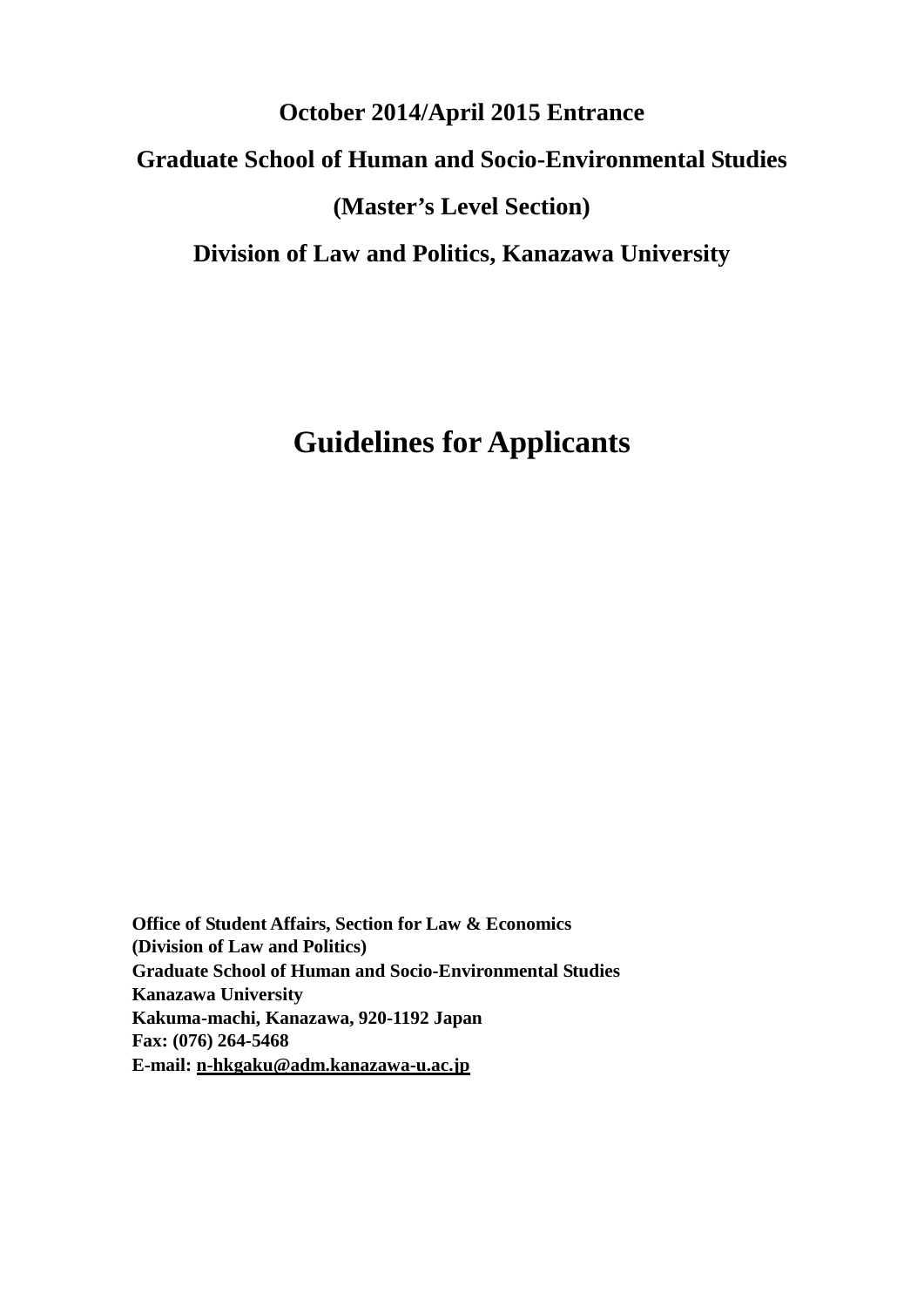### **Entrance Examination in English for the Division of Law and Politics, Graduate School of Human and Socio-Environmental Studies (Master's Level Section) Kanazawa University**

The Division of Law and Politics of the Graduate School of Human and Socio-Environmental Studies offers an entrance examination in English for foreign students applying to the master's degree program. By offering an examination in English, the Graduate School of Human and Socio-Environmental Studies hopes to recruit a few talented and diligent students committed to pursuing a post graduate degree at a Japanese university, but whose level of Japanese proficiency remains insufficient to pass the regular entrance exam in Japanese. Applicants who successfully pass this entrance examination enter the Graduate School in October 2014 or April 2015.

1. Admission Policy

The Division of Law and Politics aims to analyze various ongoing legal, political and administrative phenomena concretely and empirically via precedent and case studies, and to ascertain the detailed characteristics of such phenomena through comparative international studies and historical and theoretical studies. Candidates for this course are required not only to master basic and technical knowledge in the areas they would like to major, as well as in related areas, but also to have a strong consciousness of the problems that society is facing now. Based on this background, all candidates for this course are evaluated not only on the degree of achievement of the above-mentioned *basic and technical knowledge* through a written examination of the specialized subjects, including those in the major subject area after admission*,* but also their level of consciousness of the problems of the public at large through an oral examination.

- 2. Available openings: A few students.
- 3. Qualifications for applying: The Applicant must be: (1) a graduate of an accredited university or an enrolled university student who has a reasonable expectation of graduating by September 30, 2014 (or by March 31, 2015 if the applicant will enter the Graduate School in April 2015); (2) a candidate recommended by the Japanese Minister of Education, Culture, Sports, Science and Technology; or (3) a candidate judged by the Graduate School to have received a level of education equaling or exceeding the above categories.
- Note: Candidates who qualify by individual judgment under (3) are as follows: Those who qualify for special admission to the third year of universities, twenty-two years old or older at the time of entrance, and either of the following:
	- (a) Have studied at a non-degree graduate program at a junior college or technical college, etc., after qualifying to the special admission year of universities;
	- (b) Have experience of practical business affairs in international organizations abroad, etc.; or
	- (c) Are affiliated with the Graduate School as a research student or with the School of Law as a non-matriculating undergraduate student for at least one semester and who is judged by the Graduate School to be sufficiently knowledgeable.
- 4. Prior Judgment of Qualifications: Those who would like to apply for a prior judgment of qualifications under 3. (3)(a), (b), or (c) must send all of the following materials by registered mail, with the "Application for a Prior Judgment of Qualifications, the Graduate School of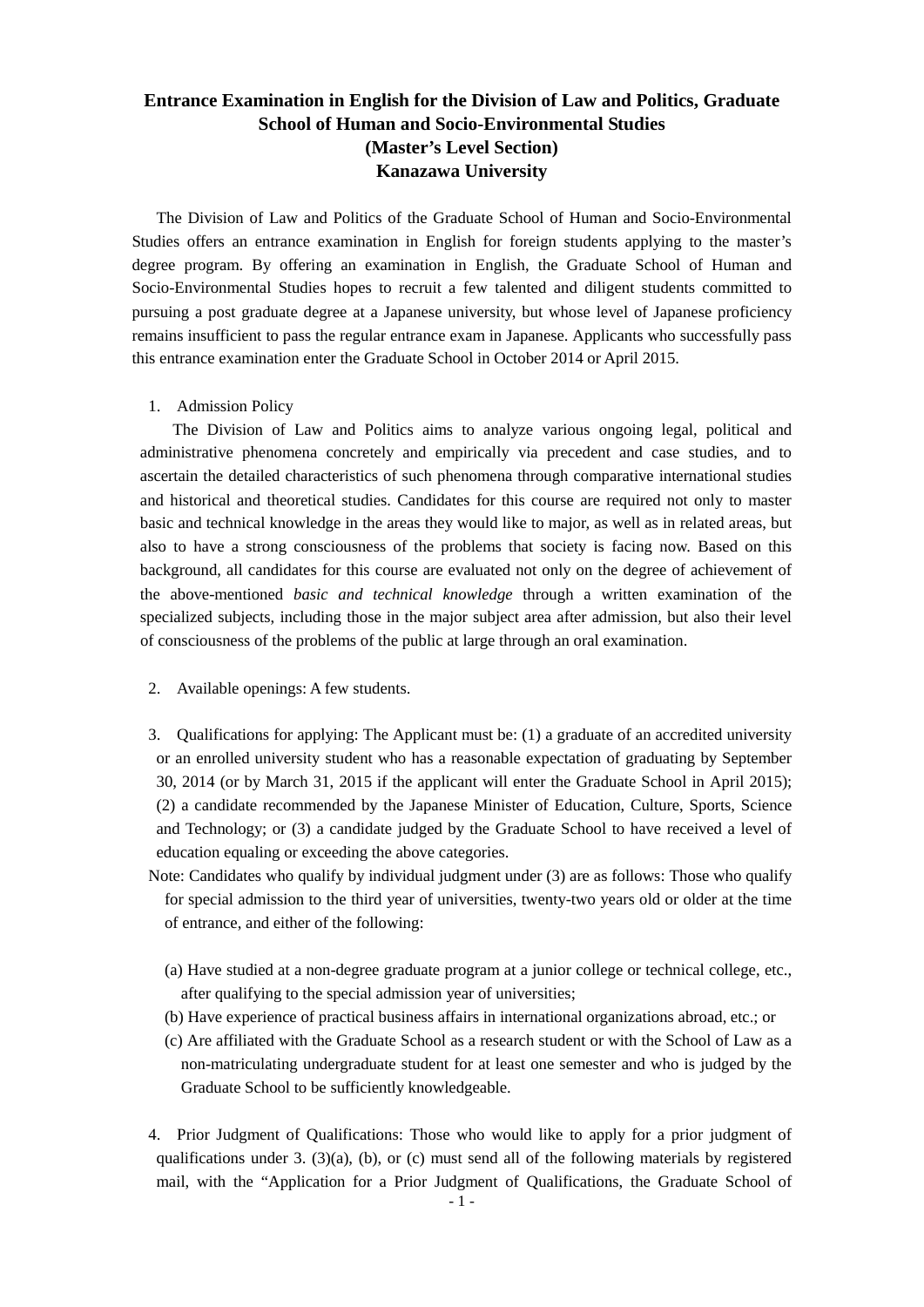Human and Socio-Environmental Studies" written in red on the front of the envelope, to the same address as for the Application below (see 6. (2)) by June 5, 2014. The Graduate School of Human and Socio-Environmental Studies will make prior judgments individually based on the following:

- (1)Application for a Prior Judgment of Qualifications (Provided upon request by e-mail below at 13. (1)).
- (2) Graduation certificate or a testimony of expected graduation issued by the applicant's last school.
- (3) Academic transcript (listing "grades" or "marks") issued by the applicant's last school.
- (4) Rules and syllabus of the applicant's last school or copies of equivalent documents.
- (5) Curriculum vitae of the applicant (free form).
- (6) A document demonstrating that the applicant has experience in practical business affairs or activity (if applying under 3. (3) (b)) (free form).
- (7) A document of the content of the experience or activity (written by the supervisors for the activity if applying under 3. (3) (b)) (free form).
- (8) Research plan: Explanation of the applicant's research plan at the Graduate School and its relationship to the applicant's past experience or activity, hope for the future, etc. (Provided upon request by e-mail).
- (9) Return envelope (235 mm  $\times$  120 mm, self-addressed and, in the case of domestic applicants, self-stamped with 792 yen in postage).
- Note 1: Results will be sent by the middle of June 2014. The material submitted will not be returned.
- Note 2: Certificates and documents from foreign schools and bodies must be submitted with their translation into Japanese or English and must include appropriate explanation.
- 5. Admission Procedures: Applicants must complete all of the following in English:
	- (1) Admissions Application Package. (Provided upon request. Applicants residing overseas can download the application package by visiting the Graduate School of Human and Socio-Environmental Studies' homepage: [http://human-socio.w3.kanazawa-u.ac.jp/\)](http://human-socio.w3.kanazawa-u.ac.jp/)
	- (2) Academic transcript (listing "grades" or "marks") issued by the applicant's university.
	- (3) Graduation Certificate or a Testimony of Expected Graduation, issued by the applicant's university or academic supervisor.
	- (4) Research plan: Covering the applicant's education history and what he/she intends to study at the Graduate School.
	- (5) Letter of Recommendation written by the university president or the student's academic supervisor.
	- (6) Copy of Residence Card (for foreigners who are already in Japan).
	- (7) Two photos (alone, no hat, taken in the preceding 3 months, passport size) to be attached to the Application.
	- (8) Certificate of Remittance: When overseas remittances are planned, you must ask us by the E-mail early. Pay the application fee (30,000 yen) through a bank transfer (telegraphic). Use the designated form and fill out the necessary items (do not separate). Then, take it to the window of banking facilities that deal with telegraphic transfers. (Post office is not available.)

After the payment, applicants will receive a Receipt and Certificate of Remittance. Please check the reception stamps of the banking facilities and send the Certificate of Remittance together with the other application documents. Applicants should keep the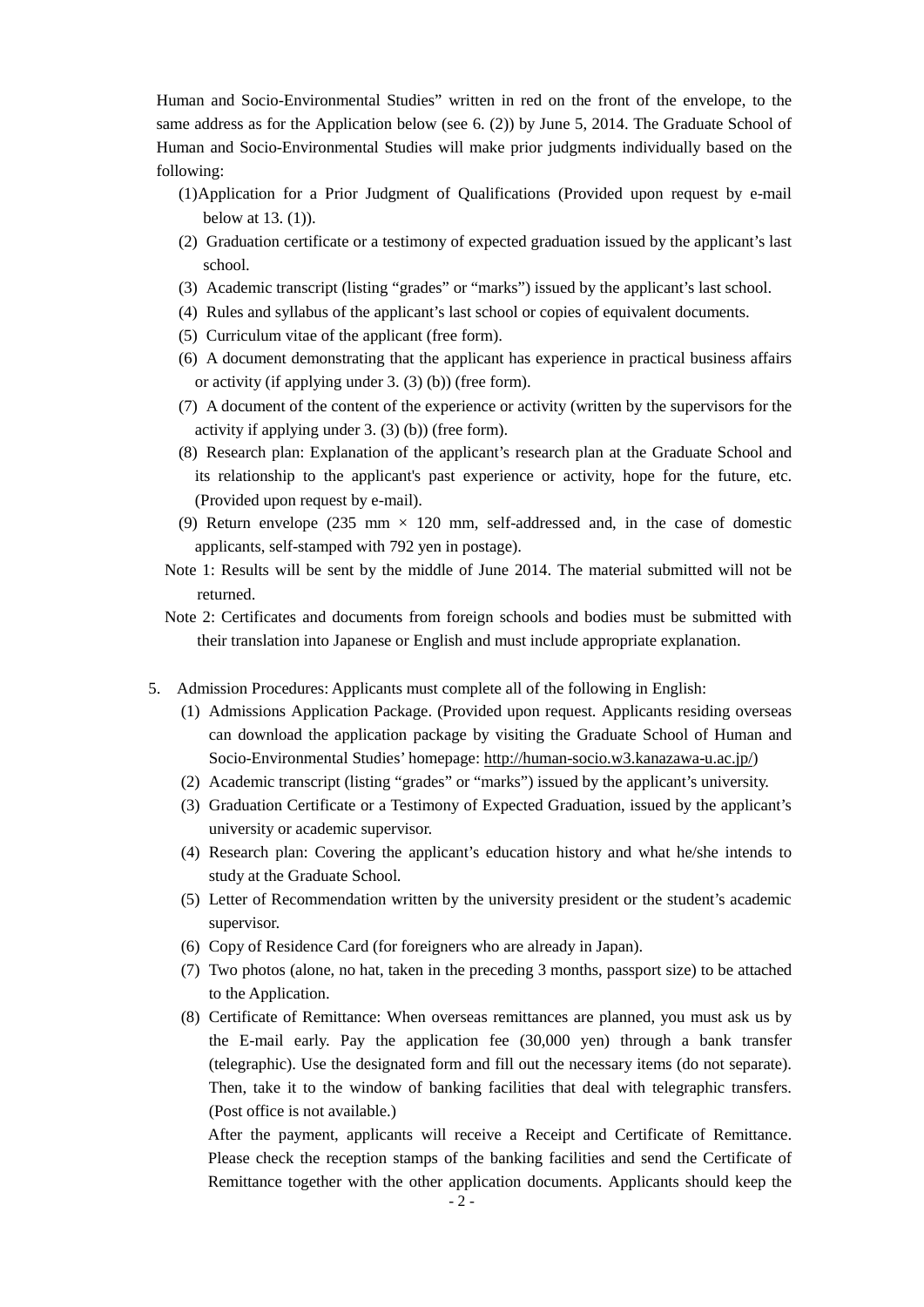receipt as a record.

The handling charge should be paid by the applicant. In the case of transfer from the head office or branch office of our designated bank, a handling charge will be unnecessary.

Application fees, once paid, are nonrefundable and will not be returned for any reason. However, if, after the application fee has been paid, the applicant wishes to terminate his/her application, procedures for the return of the fee can be made by contacting the office listed below. Additionally, at the time of the return of the fee, both a receipt ( $\sqrt{\frac{2\pi}{N}}$ 書(本人控)」) and a certificate of remittance (「振込金証明書(提出用)」) documenting submission are required.

Department in Charge:

Finance Department, Financial Management Division, Revenue and Expenditure Section Kanazawa University

Kakuma-machi, Kanazawa, 920-1192 Japan

E-mail: syunyu@adm.kanazawa-u.ac.jp

- (9) Return envelope (235 mm  $\times$  120 mm) (self-addressed and, in the case of domestic applicants, self-stamped with 362 yen in postage).
- Note: Applicants qualifying under category 3. (3) (c) need not submit the above listed items for 5. (2), (3), and (6).
- 6. Procedures for Filing an Application
	- (1) All application materials should be submitted together.
	- (2) If mailed, the Application should be sent by registered mail with "Application for Graduate School" written in red on the front of the envelope.

Applications should be sent to:

Office of Student Affairs, Section for Law & Economics

Graduate School of Human and Socio-Environmental Studies, Kanazawa University Kakuma-machi, Kanazawa, 920-1192 Japan

Applications will be accepted by mail or by delivery in person June 12-19, 2014. Applications delivered in person will be accepted from 9:00 to 17:00, Monday through Friday.

- (3) Incomplete Applications will not be accepted.
- (4) Personal information is used only for the purpose of this entrance examination.
- 7. Selection Procedure
	- (1) Written examination: The examination is conducted in English. It consists of answering questions on the subject chosen by the examinee from among the following: Commercial Law; Foreign Law (Anglo-American Law); History of Political Thought; Intellectual Property Law; International Law; Jurisprudence; Political Communication and Private International Law/International business Law.[1](#page-0-0)

If successful, the subject chosen by the examinee will become his/her major in the Graduate School. The examinee may bring one or more dictionaries for use during the exam.

<sup>&</sup>lt;sup>1</sup> While these subjects will be taught in English, other subjects may not be taught in English. The Master's Thesis may be written in English.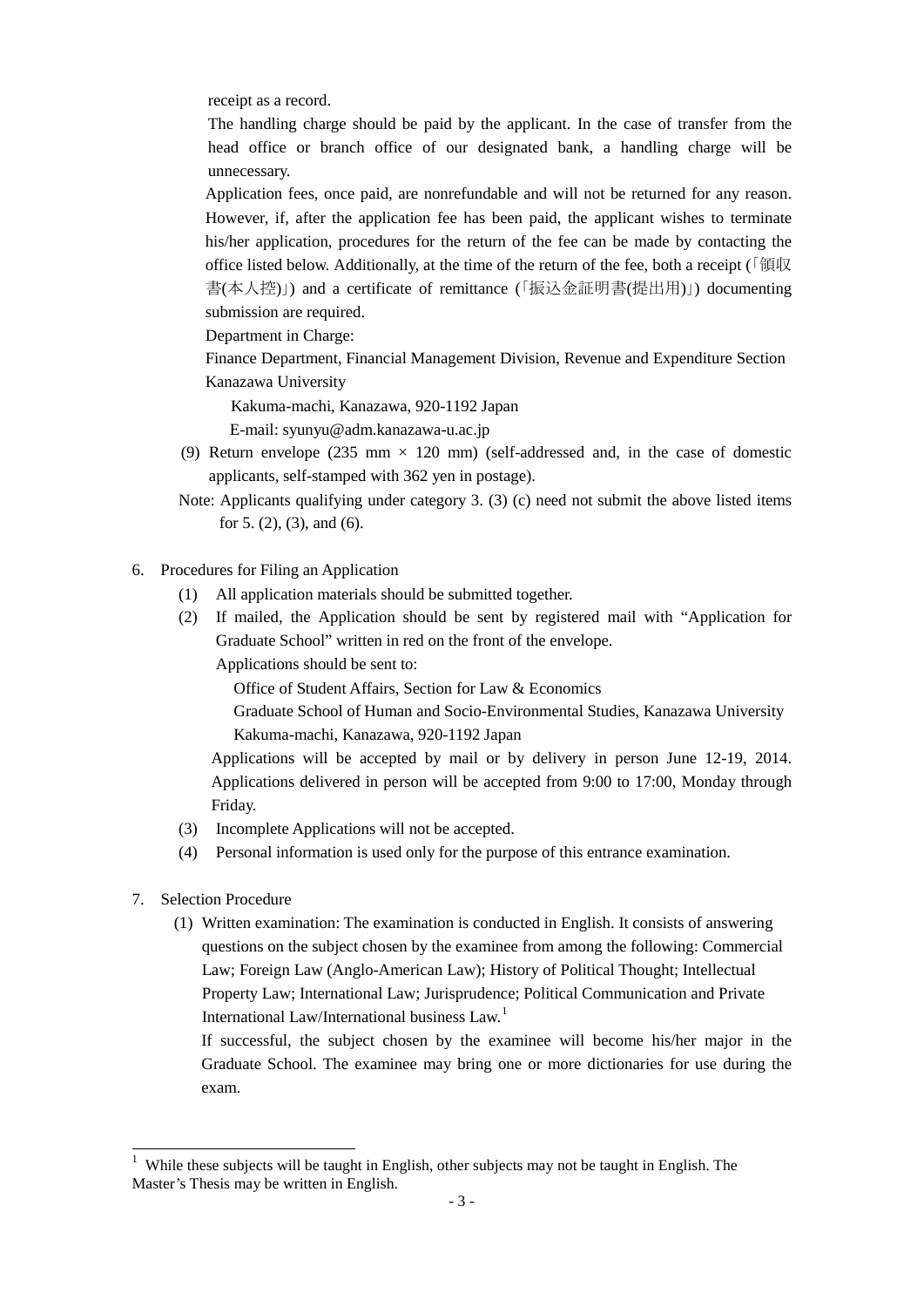- (2) Oral examination: Conducted in English, this exam covers the subject chosen by the examinee and the research plan he/she submitted.
- 8. Application for Short-term Visa

If applicants apply for a short-term visa in order to take the entrance exam, please pay special attention to the following:

- (1) The Graduate School of Human and Socio-Environmental Studies cannot issue documents such as a letter of guarantee, a schedule of stay, a letter of reason for the invitation, nor act as a guarantor for a certificate of employment, etc.
- (2) If an applicant is not able to acquire a short-term visa for the examination following the exam-application procedure, the Graduate School of Human and Socio-Environmental Studies will not able to return the examination fee. Please confirm the short-term visa requirements with the Japanese Embassy or Japanese Consulate well in advance of the exam.
- 9. Examination Time and Place
	- (1) Time: 10:00–12:00 (written exam) and 15:30 (oral exam), July 21, 2014.
	- (2) Place:

Graduate School of Human and Socio-Environmental Studies, Kanazawa University

10. Announcement of Results

Results will be announced on August 5, 2014 at 10:00 at the School of Law. Successful applicants will also be notified by mail and the results will be listed on our homepage: http://human-socio.w3.kanazawa-u.ac.jp/. Applicants are not permitted, by any means, to inquire about their results.

- 11. Admission and Tuition Fees
	- (1) Admission Fee: ¥282,000; Tuition: ¥267,900 (for the first semester or ¥535,800 for two semesters); and Accident Insurance: ¥1,750 (for two years). Admission and Tuition Fees may change in accordance with circumstances.
	- (2) Notice: Following submission, applications cannot be modified or withdrawn and fees are nonrefundable. If an application is found to contain false statements, admission may be canceled. In that case, admission fees, once paid, are not refunded for any reason. Applicants are advised to make sure that the date for the admission procedures is strictly followed. If successful applicants fail to follow the admission procedures by that date, they will be considered to have declined their admission.
- 12. Scholarship programs by Kanazawa University

Kanazawa University disburses following 2 scholarships. Kanazawa University screens applicants and select scholars.

| Start-up Scholarship of Acanthus Support System |                                                                        |  |  |
|-------------------------------------------------|------------------------------------------------------------------------|--|--|
| <b>Eligibility</b>                              | Past participants of short-term study at Kanazawa University who enter |  |  |
|                                                 | the university again as degree students.                               |  |  |
| Grant amount                                    | Maximum 250,000 yen.                                                   |  |  |
| Award payment duration                          | Grant shall be given one time during enrollment period.                |  |  |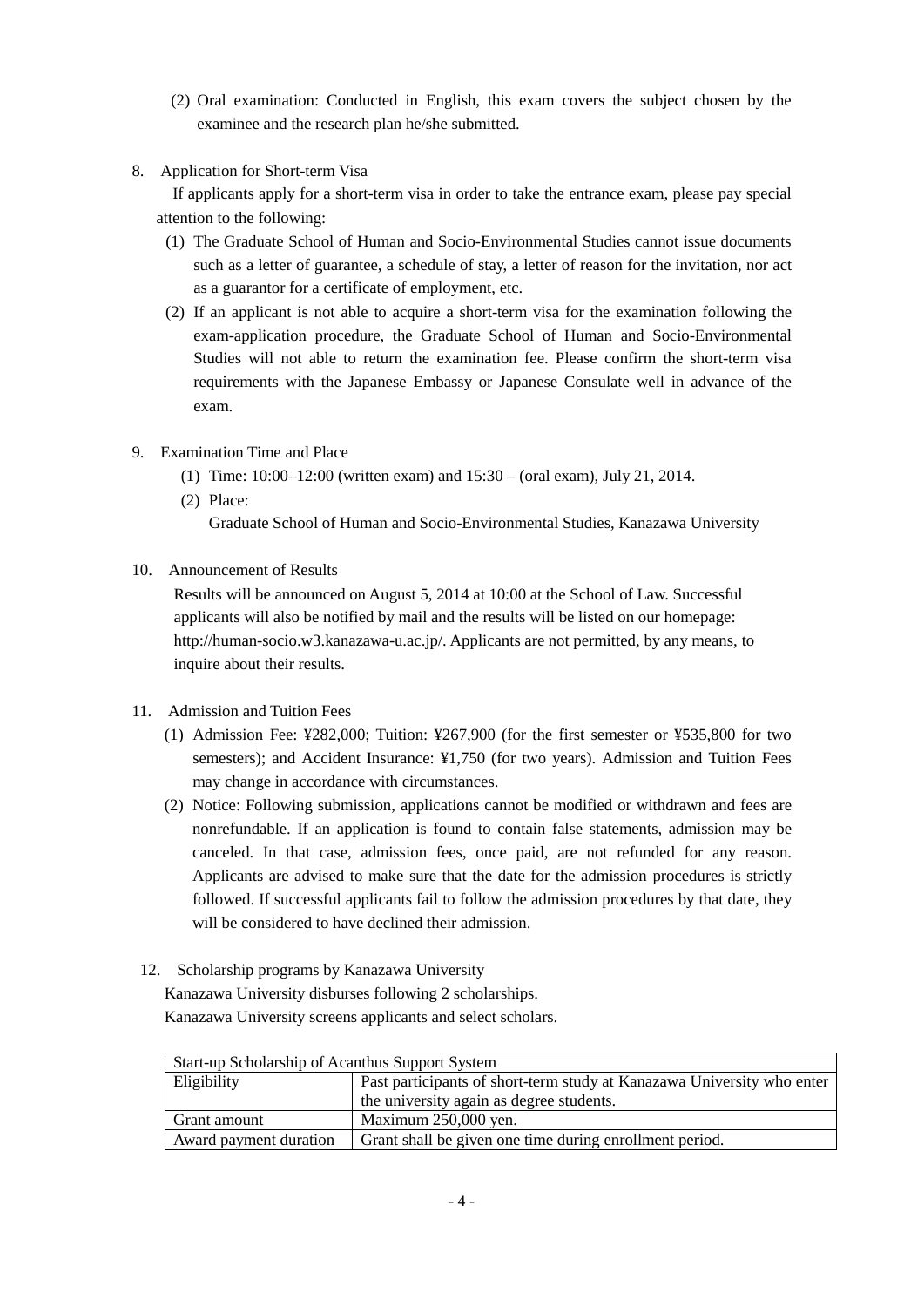|                                       | [ Kanazawa University Foundation ] 150 <sup>th</sup> Foundation Anniversary Study Grant for Privately                                                  |  |  |  |
|---------------------------------------|--------------------------------------------------------------------------------------------------------------------------------------------------------|--|--|--|
| <b>Financed International Student</b> |                                                                                                                                                        |  |  |  |
| Eligibility                           | Privately financed foreign students who enroll at Kanazawa University<br>one semester or longer and are excellent in both academic and<br>personality. |  |  |  |
| Grant amount                          | 180,000 yen per year or 90,000 yen per semester.                                                                                                       |  |  |  |
| Award payment duration                | During enrollment period.                                                                                                                              |  |  |  |

For more information, please refer to the following website.

http://www.adm.kanazawa-u.ac.jp/ie/e/abroad/scholarship.html

#### 13. Inquiries

- (1) For more information, please send inquiries by regular mail along with an enclosed self-addressed and stamped envelope (letters originating from overseas do not need to include return postage). Inquiries may also be sent by e-mail to n-hkgaku@adm.kanazawa-u.ac.jp. Inquiries by telephone will not be accepted.
- (2) To request an Admissions Application Package, please send a self-addressed and self-stamped (205 yen, domestic) envelope  $(A-4 \text{ size}: 240 \text{ mm} \times 332 \text{ mm})$ . Letters originating from overseas need not include return postage. Overseas applicants may also download the application package by visiting the Graduate School of Human and Socio-Environmental Studies' homepage: http://human-socio.w3.kanazawa-u.ac.jp
- (3) Inquiries and application requests by mail should be addressed to: Student Affairs Office, Section for Law & Economics Graduate School of Human and Socio-Environmental Studies, Kanazawa University Kakuma-machi, Kanazawa, 920-1192 Japan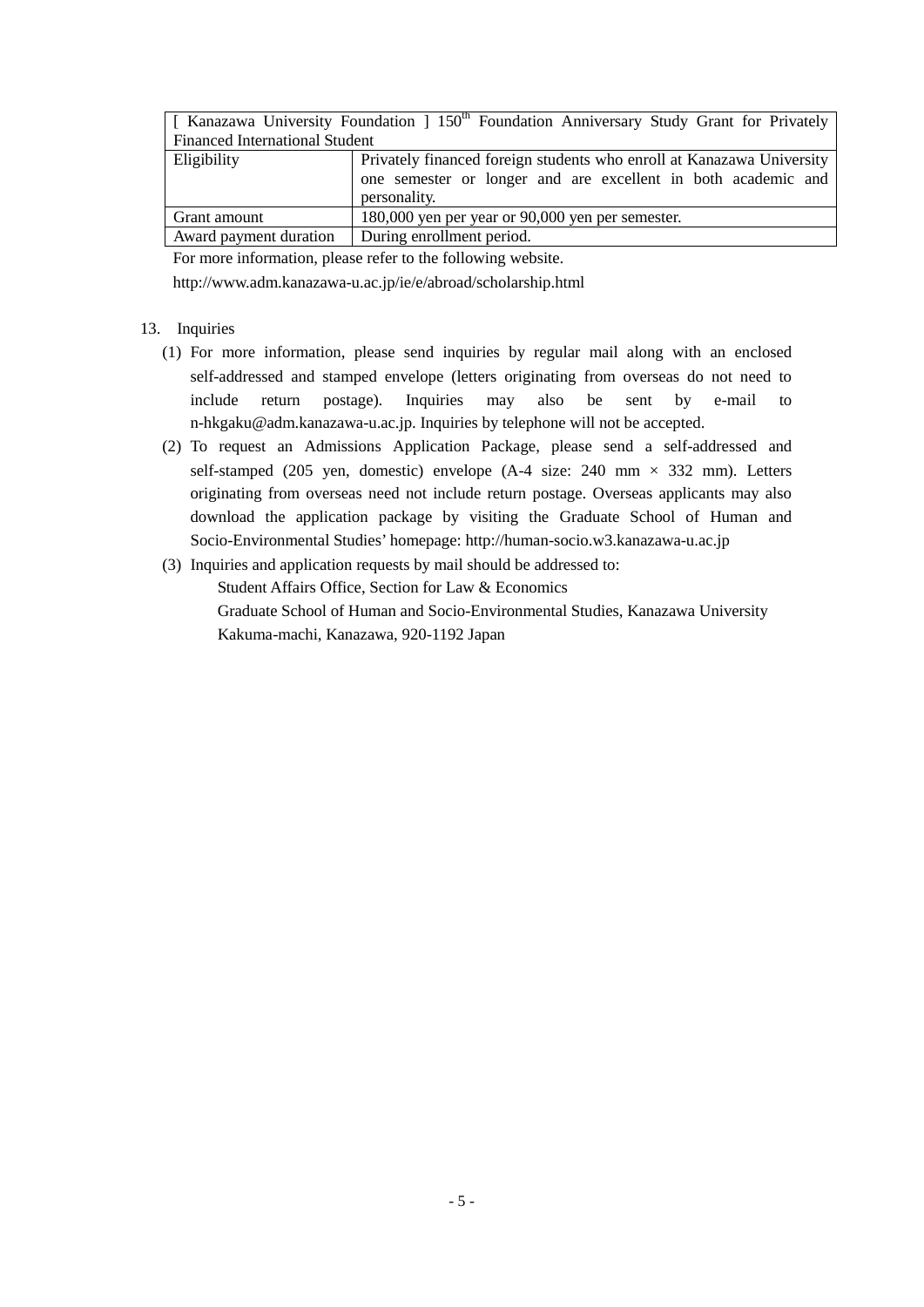#### **Outline of Master's Degree qualification requirements**

The Division of Law and Politics of the Graduate School of Human and Socio-Environmental Studies consists of four programs: Basic Science of Law; Public and Social Law; Private Law; and Politics. The student must select the program in which his/her major is included.

The master's degree is awarded to a student who has satisfied the following requirements:

- 1. At least two years in residence in the master's course;
- 2. Acquisition of the credits set out below (Tables 1 and 2); and
- 3. An acceptable master's thesis written under the guidance of a faculty member.

| Program                                | Groups of<br>subjects   | Subjects                                                              | Credits        | Year           | Semester    | <b>Faculty Member</b><br>(Listing as of<br>April 1, 2014) |
|----------------------------------------|-------------------------|-----------------------------------------------------------------------|----------------|----------------|-------------|-----------------------------------------------------------|
|                                        | Common<br>Subjects      | Information Science for<br>$\overline{2}$<br>Document Retrieval (Law) |                | $\mathbf{1}$   | S           |                                                           |
|                                        |                         | Information Science for<br>Document Retrieval (Politics)              | $\mathfrak{2}$ | $\mathbf{1}$   | S           |                                                           |
|                                        |                         | Introduction to Japanese Law<br>(J)                                   | $\overline{2}$ | $\mathbf{1}$   | S           |                                                           |
|                                        |                         | *Introduction to Japanese<br>Law(E)                                   | $\overline{c}$ | 1              | W           |                                                           |
|                                        |                         | <b>Basic Lecture I</b>                                                | $\overline{4}$ | $\mathbf{1}$   | S, W        |                                                           |
|                                        |                         | Basic Lecture II                                                      | $\overline{4}$ | $\mathbf{1}$   | S and W     |                                                           |
|                                        |                         | Basic Lecture III                                                     | $\mathfrak{2}$ | 1              | S, W        |                                                           |
|                                        |                         | Directed Group Study                                                  | $\overline{c}$ | $\mathbf{1}$   | S, W        |                                                           |
|                                        |                         | Internship                                                            | $\overline{c}$ | $\mathbf{1}$   | S, W        |                                                           |
|                                        |                         | Supervised Independent<br>Study and Research I                        | $\overline{c}$ | $\mathbf{1}$   | S, W        | (Supervisor)                                              |
|                                        |                         | Supervised Independent<br>Study and Research II                       | $\overline{c}$ | $\mathbf{1}$   | S, W        |                                                           |
|                                        |                         | Supervised Independent<br>Study and Research III                      | $\overline{c}$ | $\overline{2}$ | S, W        |                                                           |
|                                        |                         | Supervised Independent<br>Study and Research IV                       | $\mathfrak{2}$ | $\overline{2}$ | S, W        |                                                           |
| <b>Basic Science of</b><br>Law Program | Restricted<br>Electives | *Jurisprudence (SL) I                                                 | $\mathfrak{2}$ | $\mathbf{1}$   | S           | Adachi, Hidehiko                                          |
|                                        |                         | *Jurisprudence (Seminar) I                                            | $\overline{c}$ | $\mathbf{1}$   | W           |                                                           |
|                                        |                         | *Jurisprudence (SL) II                                                | $\overline{2}$ | $\overline{2}$ | S.          |                                                           |
|                                        |                         | *Jurisprudence (Seminar) II                                           | $\overline{2}$ | $\overline{2}$ | W           |                                                           |
|                                        |                         | Japanese Legal History (SL) I                                         | $\mathfrak{2}$ | $\mathbf{1}$   | S           | Marumoto, Yumiko                                          |
|                                        |                         | Japanese Legal History<br>(Seminar) I                                 | $\overline{c}$ | $\mathbf{1}$   | W           |                                                           |
|                                        |                         | Japanese Legal History (SL)<br>П                                      | $\overline{c}$ | $\overline{2}$ | $\mathbf S$ |                                                           |

#### Table 1: Curriculum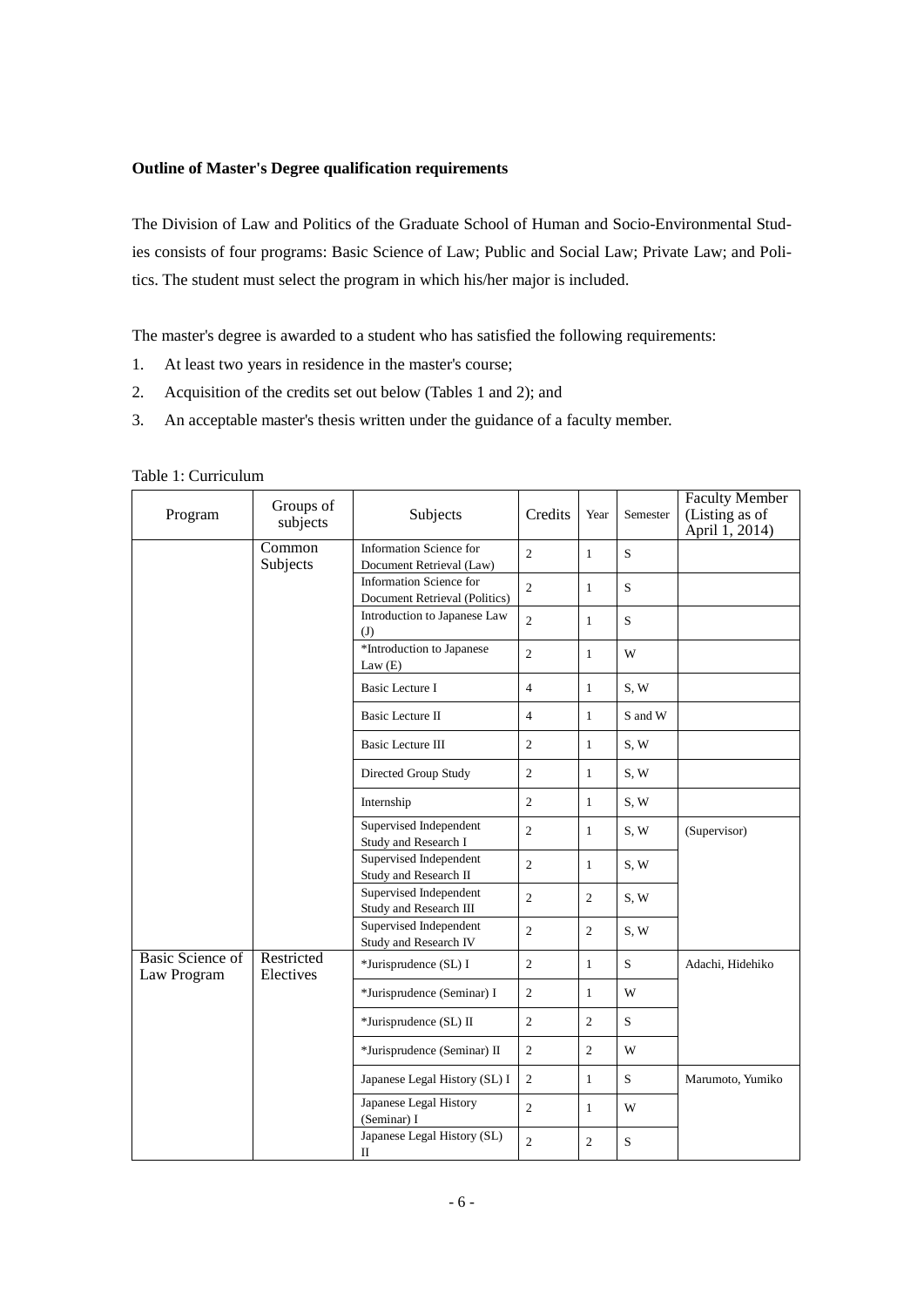|                                 |                                   | Japanese Legal History<br>(Seminar) II   | $\overline{2}$   | $\overline{2}$ | W                 |                   |
|---------------------------------|-----------------------------------|------------------------------------------|------------------|----------------|-------------------|-------------------|
|                                 |                                   | European Legal History (SL)              | 2                | $\mathbf{1}$   | S                 | Sakurai, Toshio   |
|                                 |                                   | European Legal History<br>(Seminar) I    | $\sqrt{2}$       | $\mathbf{1}$   | W                 |                   |
|                                 |                                   | European Legal History (SL)<br>П         | $\sqrt{2}$       | $\overline{2}$ | $S_{\mathcal{L}}$ |                   |
|                                 |                                   | European Legal History<br>(Seminar) II   | $\overline{2}$   | $\overline{2}$ | W                 |                   |
|                                 |                                   | Asian Legal History (SL) I               | $\mathbf{2}$     | $\mathbf{1}$   | S                 | Nakamura, Masato  |
|                                 |                                   | Asian Legal History (Semi-<br>nar) I     | 2                | $\mathbf{1}$   | W                 |                   |
|                                 |                                   | Asian Legal History (SL) II              | $\mathbf{2}$     | $\overline{2}$ | S                 |                   |
|                                 |                                   | Asian Legal History (Semi-<br>nar) II    | $\overline{c}$   | $\overline{2}$ | W                 |                   |
|                                 |                                   | *Foreign Law (SL) I                      | $\overline{c}$   | $\mathbf{1}$   | S                 | Higashikawa, Koji |
|                                 |                                   | *Foreign Law (Seminar) I                 | $\mathbf{2}$     | $\mathbf{1}$   | W                 |                   |
|                                 |                                   | *Foreign Law (SL) II                     | $\mathbf{2}$     | $\overline{c}$ | S                 |                   |
|                                 |                                   | *Foreign Law (Seminar) II                | $\overline{2}$   | 2              | W                 |                   |
|                                 |                                   | History of Legal Thought<br>(SL)I        | $\overline{c}$   | $\mathbf{1}$   | S                 | Aono, Toru        |
|                                 |                                   | History of Legal Thought<br>(Seminar) I  | $\sqrt{2}$       | $\mathbf{1}$   | W                 |                   |
|                                 |                                   | History of Legal Thought<br>$(SL)$ II    | $\mathbf{2}$     | $\overline{c}$ | S                 |                   |
|                                 |                                   | History of Legal Thought<br>(Seminar) II | $\overline{2}$   | $\overline{2}$ | W                 |                   |
| Public and So-<br>cial Law Pro- | Restricted<br>Electives           | Constitutional Law (SL) I                | $\mathbf{2}$     | $\mathbf{1}$   | S                 | Yamazaki, Tomoya  |
| gram                            |                                   | Constitutional Law (Seminar)<br>I        | $\overline{c}$   | $\mathbf{1}$   | W                 |                   |
|                                 |                                   | Constitutional Law (SL) II               | $\mathbf{2}$     | $\overline{c}$ | ${\bf S}$         |                   |
|                                 |                                   | Constitutional Law (Seminar)<br>П        | $\sqrt{2}$       | $\overline{2}$ | W                 |                   |
|                                 |                                   | Administrative Law (SL) I                | $\mathfrak{2}$   | $\mathbf{1}$   | $\mathbf S$       | Osanai, Hiroki    |
|                                 |                                   | Administrative Law (Semi-<br>nar) I      | 2                | $\mathbf{1}$   | W                 |                   |
|                                 |                                   | Administrative Law (SL) II               | $\mathfrak{2}$   | $\mathbf{2}$   | S                 |                   |
|                                 |                                   | Administrative Law (Semi-<br>nar) $II$   | $\mathbf{2}$     | $\mathbf{2}$   | W                 |                   |
|                                 |                                   | Tax Law (SL) I                           | $\boldsymbol{2}$ | $\mathbf{1}$   | S                 | Hirakawa, Eiko    |
|                                 |                                   | Tax Law (Seminar) I                      | $\sqrt{2}$       | $\mathbf{1}$   | W                 |                   |
|                                 |                                   | Tax Law (SL) II                          | $\boldsymbol{2}$ | 2              | S.                |                   |
|                                 |                                   | Tax Law (Seminar) II                     | $\sqrt{2}$       | 2              | W                 |                   |
|                                 |                                   | *International Law (SL) I                | $\overline{c}$   | $\mathbf{1}$   | S.                | Inazumi, Mitsue   |
|                                 | *International Law (Seminar)<br>Ι |                                          | $\mathfrak{2}$   | $\mathbf{1}$   | W                 |                   |
|                                 |                                   | *International Law (SL) II               | $\overline{c}$   | $\mathbf{2}$   | S                 |                   |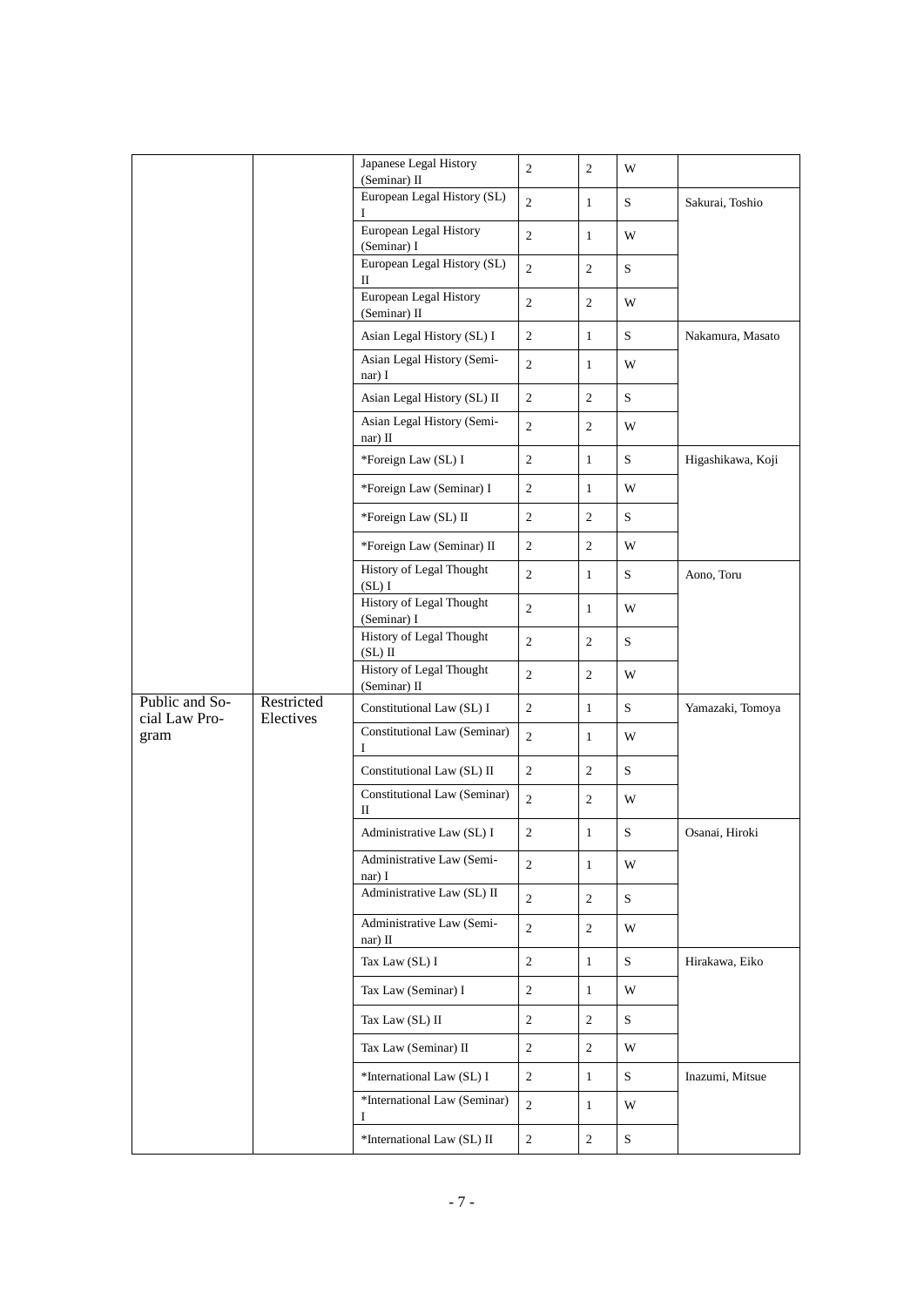|             |            | *International Law (Seminar)                           | $\mathbf{2}$   | $\overline{2}$   | W |                   |
|-------------|------------|--------------------------------------------------------|----------------|------------------|---|-------------------|
|             |            | $\mathbf{I}$<br>Criminal Law (SL) I                    | $\mathbf{2}$   | $\mathbf{1}$     | S | Nagai, Yoshiyuki  |
|             |            | Criminal Law (Seminar) I                               | $\mathfrak{2}$ | $\mathbf{1}$     | W |                   |
|             |            | Criminal Law (SL) II                                   | $\overline{c}$ | $\overline{2}$   | S |                   |
|             |            | Criminal Law (Seminar) II                              | 2              | 2                | W |                   |
|             |            |                                                        | 2              |                  |   |                   |
|             |            | Criminal Procedure (SL) I<br>Criminal Procedure (Semi- |                | $\mathbf{1}$     | S | Ogai, Aoi         |
|             |            | nar) I                                                 | $\sqrt{2}$     | $\mathbf{1}$     | W |                   |
|             |            | Criminal Procedure (SL) II                             | $\mathbf{2}$   | $\overline{c}$   | S |                   |
|             |            | Criminal Procedure (Semi-<br>nar) II                   | $\overline{c}$ | 2                | W |                   |
|             |            | Labor Law (SL) I                                       | $\sqrt{2}$     | $\mathbf{1}$     | S | Nako, Michitaka   |
|             |            | Labor Law (Seminar) I                                  | $\mathbf{2}$   | $\mathbf{1}$     | W |                   |
|             |            | Labor Law (SL) II                                      | 2              | 2                | S |                   |
|             |            | Labor Law (Seminar) II                                 | $\sqrt{2}$     | $\overline{c}$   | W |                   |
|             |            | Social Security Law (SL) I                             | 2              | $\mathbf{1}$     | S | Ishida, Michihiko |
|             |            | Social Security Law (Semi-<br>nar) I                   | $\mathbf{2}$   | $\mathbf{1}$     | W |                   |
|             |            | Social Security Law (SL) II                            | $\mathbf{2}$   | 2                | S |                   |
|             |            | Social Security Law (Semi-<br>nar) II                  | $\overline{2}$ | $\overline{2}$   | W |                   |
| Private Law | Restricted | Civil Law 1 (SL) I                                     | 2              | $\mathbf{1}$     | S | Kou, Hidenari     |
| Program     | Electives  | Civil Law 1 (Seminar) I                                | $\mathbf{2}$   | $\mathbf{1}$     | W |                   |
|             |            | Civil Law 1 (SL) II                                    | $\mathfrak{2}$ | 2                | S |                   |
|             |            | Civil Law 1 (Seminar) II                               | 2              | $\overline{c}$   | W |                   |
|             |            | Civil Law 2 (SL) I                                     | $\sqrt{2}$     | $\mathbf{1}$     | S | Goda, Atsuko      |
|             |            |                                                        |                |                  |   |                   |
|             |            | Civil Law 2 (Seminar) I                                | $\mathbf{2}$   | $\mathbf{1}$     | W |                   |
|             |            | Civil Law 2 (SL) II                                    | $\sqrt{2}$     | $\boldsymbol{2}$ | S |                   |
|             |            | Civil Law 2 (Seminar) II                               | $\sqrt{2}$     | $\overline{2}$   | W |                   |
|             |            | Civil Procedure (SL) I                                 | $\overline{2}$ | $\mathbf{1}$     | S | Fukumoto,         |
|             |            | Civil Procedure (Seminar) I                            | $\sqrt{2}$     | $\mathbf{1}$     | W | Tomoyuki          |
|             |            | Civil Procedure (SL) II                                | $\overline{c}$ | $\overline{c}$   | S |                   |
|             |            | Civil Procedure (Seminar) II                           | $\overline{c}$ | $\overline{2}$   | W |                   |
|             |            | Commercial Law 1 (SL) I                                | $\overline{c}$ | $\mathbf{1}$     | S | Murakami, Hiroshi |
|             |            | Commercial Law 1 (Seminar)<br>Ι.                       | $\sqrt{2}$     | $\mathbf{1}$     | W |                   |
|             |            | Commercial Law 1 (SL) II                               | $\overline{c}$ | $\overline{2}$   | S |                   |
|             |            | Commercial Law 1 (Seminar)<br>П                        | $\sqrt{2}$     | $\overline{c}$   | W |                   |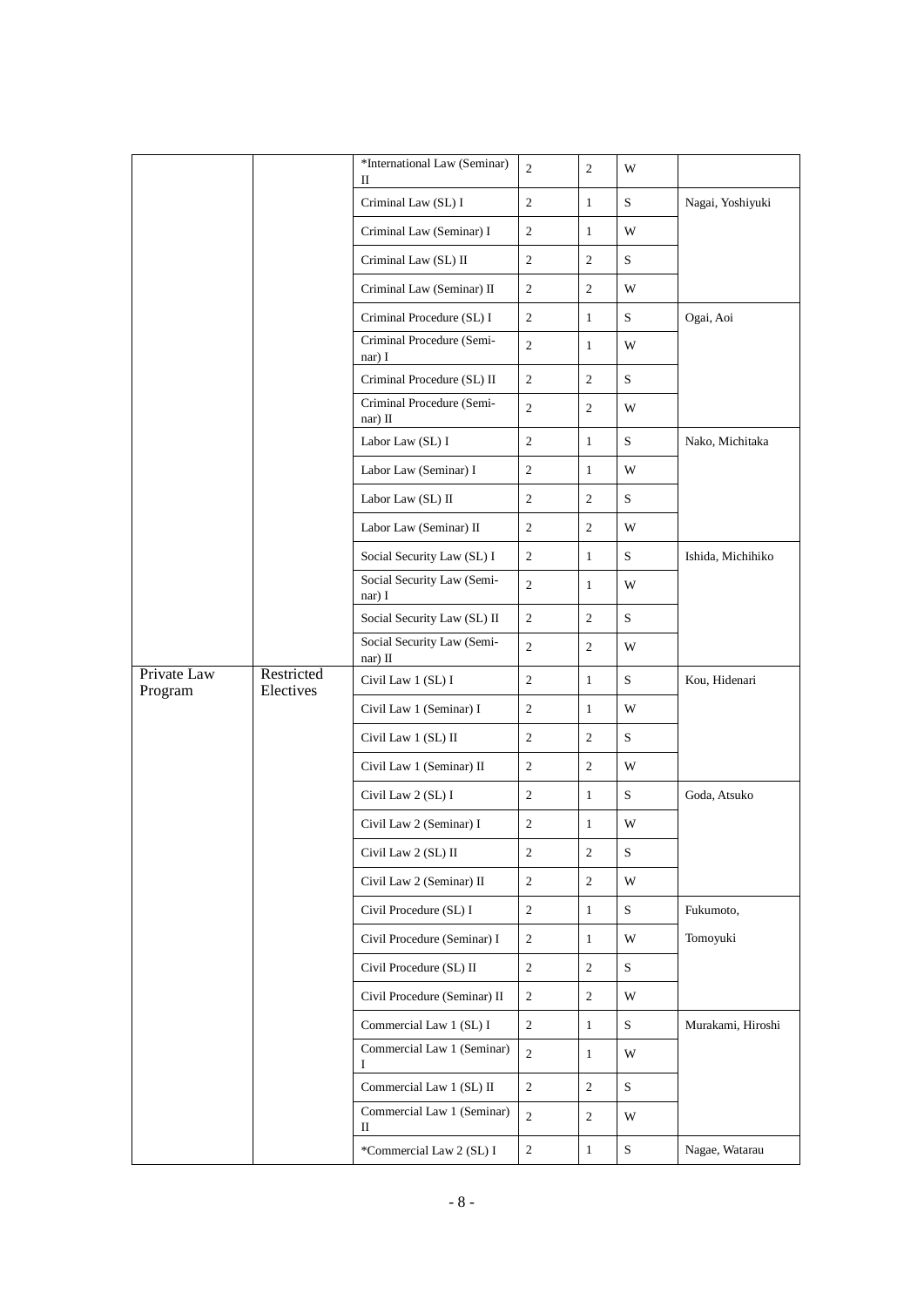|                     |                                            | *Commercial Law 2 (Semi-<br>nar) I                | 2              | $\mathbf{1}$     | W                 |                    |
|---------------------|--------------------------------------------|---------------------------------------------------|----------------|------------------|-------------------|--------------------|
|                     |                                            | Commercial Law 2 (SL) II                          | $\mathbf{2}$   | $\overline{2}$   | S                 |                    |
|                     |                                            | Commercial Law 2 (Seminar)<br>П                   | $\overline{2}$ | $\overline{2}$   | W                 |                    |
|                     |                                            | Economic Law (SL) I                               | 2              | $\mathbf{1}$     | S                 | Saito, Takahiro    |
|                     |                                            | Economic Law (Seminar) I                          | $\mathfrak{2}$ | $\mathbf{1}$     | W                 |                    |
|                     |                                            | Economic Law (SL) II                              | $\mathbf{2}$   | 2                | S                 |                    |
|                     |                                            | Economic Law (Seminar) II                         | 2              | 2                | W                 |                    |
|                     |                                            | *Private International Law<br>(SL)                | $\overline{2}$ | $\mathbf{1}$     | S                 | Haga, Yuriko       |
|                     |                                            | *Private International Law<br>(Seminar)           | $\overline{c}$ | $\overline{2}$   | S                 |                    |
|                     |                                            | *International Business Law<br>(SL)               | $\overline{2}$ | $\mathbf{1}$     | W                 |                    |
|                     |                                            | *International Business Law<br>(Seminar)          | $\overline{2}$ | $\overline{2}$   | W                 |                    |
|                     |                                            | $^{\ast}$ Intellectual Property Law<br>(SL)I      | $\mathbf{2}$   | $\mathbf{1}$     | S                 | Otomo, Nobuhide    |
|                     |                                            | *Intellectual Property Law<br>(Seminar) I         | $\mathbf{2}$   | $\mathbf{1}$     | W                 |                    |
|                     |                                            | *Intellectual Property Law<br>$(SL)$ II           | $\overline{c}$ | $\overline{2}$   | S                 |                    |
|                     | *Intellectual Property Law<br>(Seminar) II | $\overline{c}$                                    | $\overline{2}$ | W                |                   |                    |
| Politics<br>Program | Restricted<br>Electives                    | Public Policy (SL) I                              | $\sqrt{2}$     | $\mathbf{1}$     | S                 | Kimura, Takahiro   |
|                     |                                            | Public Policy (Seminar) I                         | $\mathbf{2}$   | $\mathbf{1}$     | W                 |                    |
|                     |                                            | Public Policy (SL) II                             | 2              | 2                | S                 |                    |
|                     |                                            | Public Policy (Seminar) II                        | $\sqrt{2}$     | $\overline{2}$   | W                 |                    |
|                     |                                            | Political Sociology (SL) I                        | $\overline{c}$ | $\mathbf{1}$     | $S_{\mathcal{L}}$ | Nishimura, Shigeru |
|                     |                                            | Political Sociology (Seminar)<br>L                | $\overline{c}$ | $\mathbf{1}$     | W                 |                    |
|                     |                                            | Political Sociology (SL) II                       | 2              | 2                | S                 |                    |
|                     |                                            | Political Sociology (Seminar)<br>П                | $\mathfrak{2}$ | $\boldsymbol{2}$ | W                 |                    |
|                     |                                            | Theories of Policy-Making<br>Process (SL) I       | $\sqrt{2}$     | $\mathbf{1}$     | S                 | Nishioka, Susumu   |
|                     |                                            | Theories of Policy-Making<br>Process (Seminar) I  | $\sqrt{2}$     | $\mathbf{1}$     | W                 |                    |
|                     |                                            | Theories of Policy-Making<br>Process (SL) II      | $\overline{c}$ | $\overline{c}$   | S                 |                    |
|                     |                                            | Theories of Policy-Making<br>Process (Seminar) II | $\overline{2}$ | $\overline{2}$   | W                 |                    |
|                     |                                            | Polimetrics (SL) I                                | $\sqrt{2}$     | $\mathbf{1}$     | S                 | Okada, Hiroshi     |
|                     |                                            | Polimetrics (Seminar) I                           | $\sqrt{2}$     | $\mathbf{1}$     | W                 |                    |
|                     |                                            | Polimetrics (SL) II                               | $\overline{2}$ | $\overline{c}$   | $S_{\mathcal{L}}$ |                    |
|                     |                                            | Polimetrics (Seminar) II                          | $\overline{2}$ | 2                | W                 |                    |
|                     |                                            | *History of Political Thought<br>(SL)I            | $\overline{2}$ | $\mathbf{1}$     | S                 | Nakamasa, Masaki   |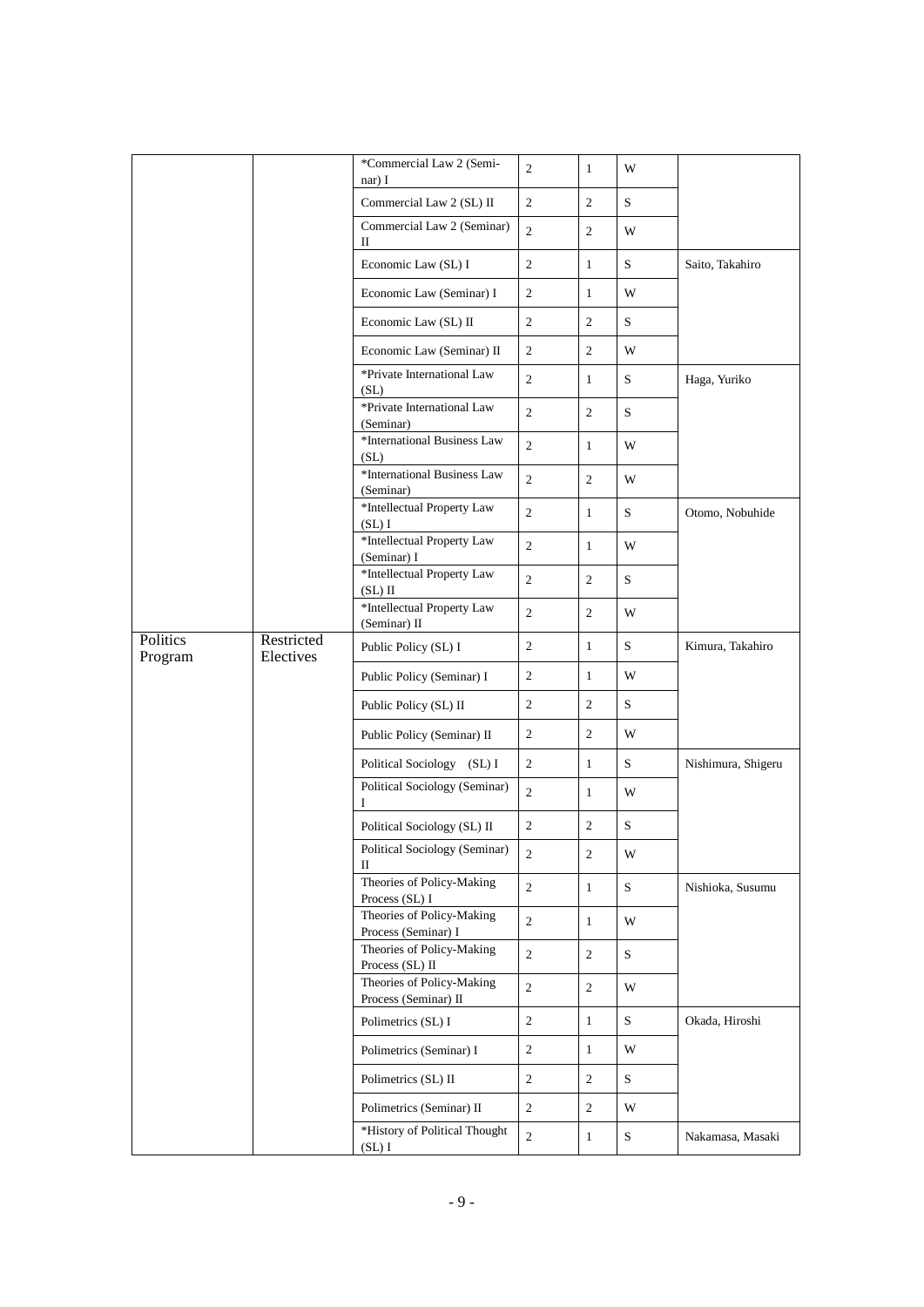|  |           | *History of Political Thought<br>(Seminar) I  | $\overline{c}$ | $\mathbf{1}$   | W                          |           |
|--|-----------|-----------------------------------------------|----------------|----------------|----------------------------|-----------|
|  |           | *History of Political Thought<br>$(SL)$ II    | $\overline{2}$ | $\overline{2}$ | S                          |           |
|  |           | *History of Political Thought                 | $\overline{2}$ | $\overline{2}$ | W                          |           |
|  |           | (Seminar) II<br>*Political Communication      |                |                |                            |           |
|  |           | (SL)I                                         | $\overline{c}$ | $\mathbf{1}$   | S                          | Yamamoto, |
|  |           | *Political Communication<br>(Seminar) I       | $\mathfrak{2}$ | $\mathbf{1}$   | W                          | Tatsuhiro |
|  |           | *Political Communication<br>$(SL)$ II         | $\overline{c}$ | $\overline{2}$ | S                          |           |
|  |           | *Political Communication<br>(Seminar) II      | $\overline{c}$ | $\overline{2}$ | W                          |           |
|  | Colloquia | Basic Science of Law Re-<br>search I          | $\overline{c}$ | $\mathbf{1}$   | S, W                       |           |
|  |           | Basic Science of Law Re-<br>search II         | $\overline{c}$ | $\overline{2}$ | S, W                       |           |
|  |           | Public Law Research I                         | $\overline{c}$ | $\mathbf{1}$   | S, W                       |           |
|  |           | Public Law Research II                        | $\overline{c}$ | 2              | S, W                       |           |
|  |           | Civil Law Research I                          | $\overline{c}$ | $\mathbf{1}$   | S, W                       |           |
|  |           | Civil Law Research II                         | $\overline{c}$ | $\overline{2}$ | S, W                       |           |
|  |           | Public System Research I                      | $\overline{2}$ | $\mathbf{1}$   | S, W                       |           |
|  |           | Public System Research II                     | $\overline{c}$ | $\overline{2}$ | S, W                       |           |
|  | Electives | Special Study on Environ-<br>mental Policy    | $\overline{c}$ | $\mathbf{1}$   | S or W                     |           |
|  |           | Special Study on Social Wel-<br>fare Policy   | $\overline{2}$ | $\mathbf{1}$   | S or W                     |           |
|  |           | Lecture on International<br>Relations I       | 2              | $\mathbf{1}$   | S or W                     |           |
|  |           | Lecture on History of Mod-<br>ern East Asia I | $\overline{c}$ | $\mathbf{1}$   | S or W                     |           |
|  |           | Lecture on History of Mod-<br>ern West Asia I | $\overline{c}$ | $\mathbf{1}$   | S or W                     |           |
|  |           | Lecture on Comparative<br>Politics I          | $\overline{2}$ | $\mathbf{1}$   | S or W                     |           |
|  |           | Lecture on Asian Politics I                   | $\sqrt{2}$     | $\mathbf{1}$   | $\mathbf S$ or $\mathbf W$ |           |
|  |           | Public Law (AL) I                             | $\overline{2}$ | $\mathbf{1}$   | S, W                       |           |
|  |           | Public Law (AL) II                            | $\overline{2}$ | $\mathbf{1}$   | S, W                       |           |
|  |           | Criminal Law (AL) I                           | $\sqrt{2}$     | $\mathbf{1}$   | S, W                       |           |
|  |           | Criminal Law (AL) II                          | 2              | $\mathbf{1}$   | S, W                       |           |
|  |           | Civil Law (AL) I                              | $\overline{c}$ | $\mathbf{1}$   | S, W                       |           |
|  |           | Civil Law (AL) II                             | $\overline{c}$ | $\mathbf{1}$   | S, W                       |           |

SL: Special Lecture

AL: Advanced Lecture

S: Summer Semester (April to September)

W: Winter Semester (October to March)

\* Subject will be taught in English. Other subjects are taught in Japanese.